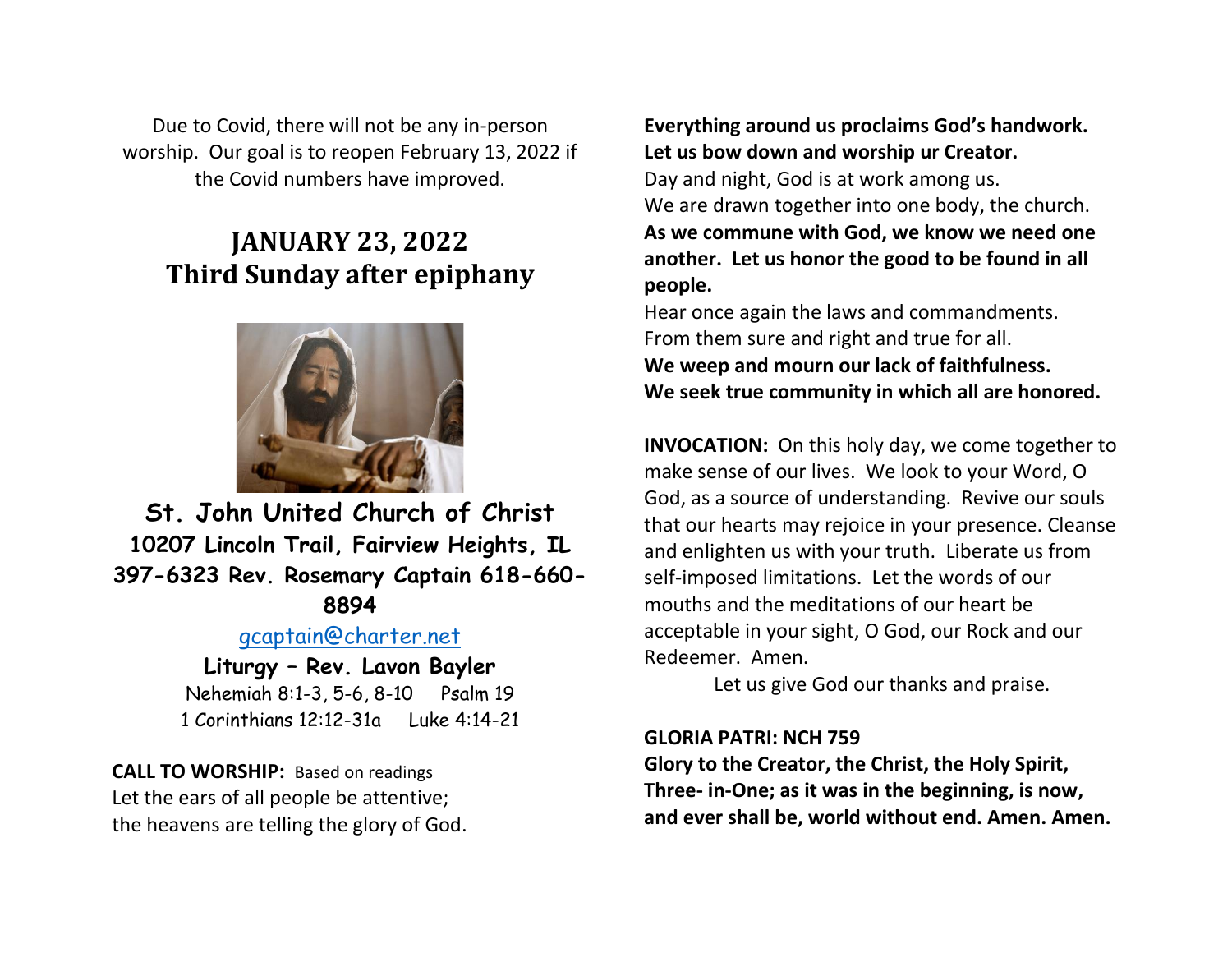### **\*GOSPEL LESSON: Luke 4:14-21**

**<sup>14</sup>** Jesus returned in the power of the Spirit to Galilee, and news about him spread throughout the whole countryside. **<sup>15</sup>**He taught in their synagogues and was praised by everyone.

**<sup>16</sup>** Jesus went to Nazareth, where he had been raised. On the Sabbath he went to the synagogue as he normally did and stood up to read. **<sup>17</sup>** The synagogue assistant gave him the scroll from the prophet Isaiah. He unrolled the scroll and found the place where it was written:

**<sup>18</sup>** *The Spirit of the Lord is upon me, because the Lord has anointed me*. *He has sent me to preach good news to the poor, to proclaim release to the prisoners and recovery of sight to the blind, to liberate the oppressed,*

**<sup>19</sup>** *and to proclaim the year of the Lord's favor.*

**<sup>20</sup>**He rolled up the scroll, gave it back to the synagogue assistant, and sat down. Every eye in the synagogue was fixed on him. **<sup>21</sup>**He began to explain to them, "Today, this scripture has been fulfilled just as you heard it."

Hear the ancient words revealed to us anew.

### **Thanks be to God. Amen.**

**MESSAGE: "The Tale of Two Responses – Part 1"** Let's review where we have been through the lectionary on our journey to walk with Jesus through the Gospel of Luke: the birth, the shepherds, the wisemen. We met John the Baptist and we witnesses the baptism of Jesus and we heard the voice of God. We did not read the temptations of Jesus in the wilderness, yet we know Jesus was in the Spirit he received at his baptism and he defeated Satan. Jesus' ministry began with the wedding at Cana, although that story was actually in the Gospel of John.

 By now, Jesus knew what his ministry should be but the question is, where should he start? He began in Galilee. Galilee was an area in the north of Palestine about 50 miles by 25 miles. The name itself means a circle and comes from the Hebrew word *Galil,* because it was encircled by non-Jewish nations. The area was densely populated with 204 villages or towns, none with a population less than 15,000. Because there was such a diversity of people and nations surrounded it, new influences had always played upon Galilee and it was the most forwardlooking and least conservative part of Palestine. (*This*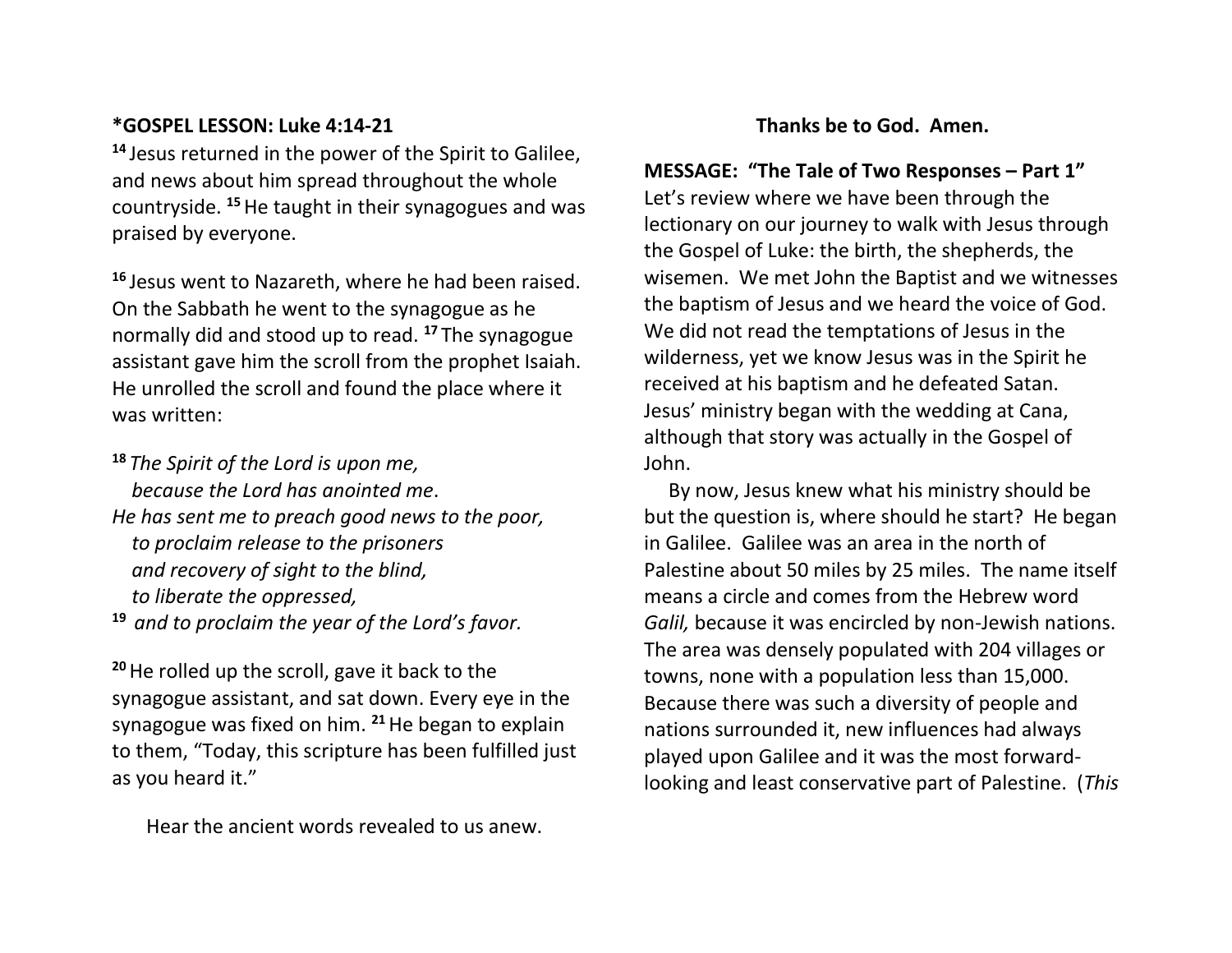## *might explain why Jesus was well received. The people enjoyed hearing new ideas.)*

Jesus began in the synagogue which was the real center of religious life in Palestine. There was only one Temple; but the law said that wherever there were town Jewish families there must be a synagogue; and so, in every town and village it was in the synagogue that the people met to worship.

 The synagogue service consisted of three parts; prayer, the reading of scripture, and the teaching part. In the synagogue there was no professional ministry nor any one person to give the address; the president would invite ay distinguished person present to speak, and discussion and talk would follow. When reading the scroll, the person stood. When teaching, the person sat. According to verses 14-15, Jesus was well received when he taught in the synagogues in Galilee.

**This is response #1.** When Jesus spoke, the people listened. They were impressed by his knowledge and his interpretations of the Torah.

 AND THEN JESUS WENT HOME. What happened next? Stay tuned.

Next Sunday we will hear **response #2.**

**PASTORAL PRAYER:** Beginning with a time for silent personal prayer.

As Jesus began his ministry to do God's will, he met many challenges but with the help of God, he persevered. God of wisdom, we are challenged every day from set backs in our desire to pray more, meditate more, read your word more, understand you better. Yet our challenges are very little compared to those Jesus encountered. Jesus died for us. There are very few people who would do that. But help us in our journey to become at least, acceptable in your sight, Holy One.

 Lately we have been challenged by this Covid virus. It seems that no matter how hard we try, we can't avoid getting sick, even if it just a mild case. Yet our challenge is very small compared to those who are in ICU's and ventilators. We pray that they know your presence as they pray for wellness. **God did not cause this virus.** God is with us as we fight it. God sends many, many angels recognized as scientists, doctors, nurses, and health care workers to fight this virus and to help us fight it, if we follow their directions. That's the part God has in this pandemic. God has sent angels to our bedsides and we are so grateful. Thank you, God of compassion.